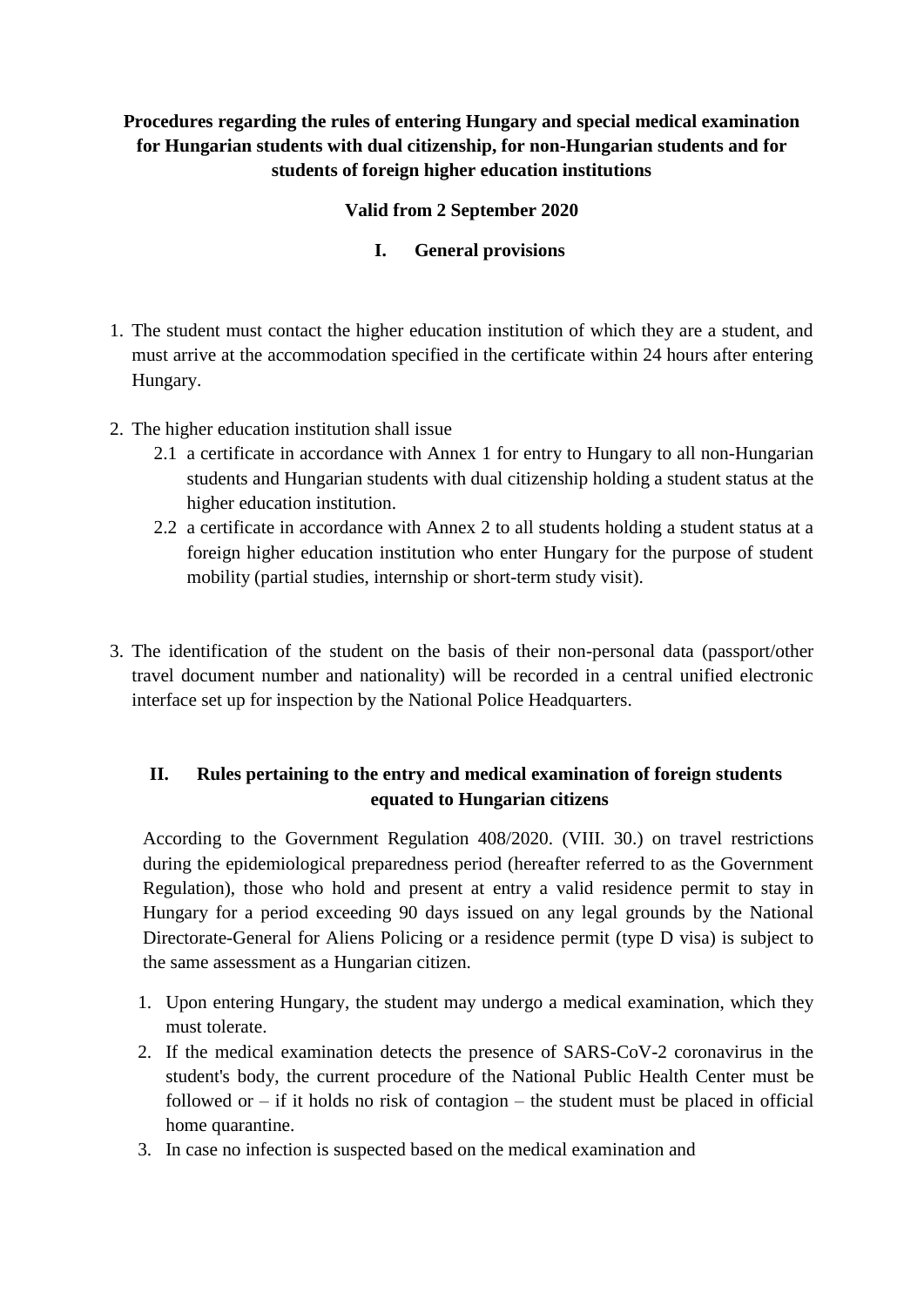- a) the student holds a place of residence in Hungary, the student will be placed in official home quarantine for 14 days;
- b) the student does not hold a place of residence in Hungary, the student will be placed in a quarantine designated by the epidemiological authority for 14 days, which may be replaced by a dormitory if it complies with the rules of official home quarantine, ie. complete quarantine (using separate sanitary, laundry and cooking facilities in the room).
- 4. The epidemiological authority shall register the person placed in the official home quarantine. Compliance with quarantine is regularly monitored by the competent police authority.
- 5. Violation of the quarantine obligation will result in the termination of the student status.
- 6. If entry to Hungary takes place at least 14 days before the day of enrollment, a 14-day quarantine designated by the epidemiological authority or official home quarantine must be completed, or  $-$  as per the approved request of the student  $-$  a molecular biological test (SARS-CoV-2 test) can be carried out, performed twice at least 48 hours apart within 5 days, in accordance with professional healthcare rules. The student's higher education institution participates in the organization of the molecular biology test and it is carried out by the regionally designated medical higher education institution. Using public transport is not permitted for the student to visit the sampling facility; they must arrive at a pre-arranged time wearing a mask.
- 7. Students may leave official home quarantine with the permission of the epidemiological authority responsible for issuing the official home quarantine decision, if the results of both the first and second molecular biological tests confirm that SARS-CoV-2 coronavirus was not detectable in the student's body at the time of the examinations.
- 8. The student can start their studies in the higher education institution only if it can be certified based on the Government Regulation and on the regulations listed in this procedure that the student has fulfilled their quarantine obligations or that they hold 2 SARS-CoV-2 PCR tests with negative results.
- 9. If the student has the opportunity, it is recommended that a SARS-CoV-2 coronavirus test be performed two times as soon as possible.
- 10. If either of the tests shows the presence of SARS-CoV-2 coronavirus in the student's body, the current procedure of the National Public Health Center must be followed.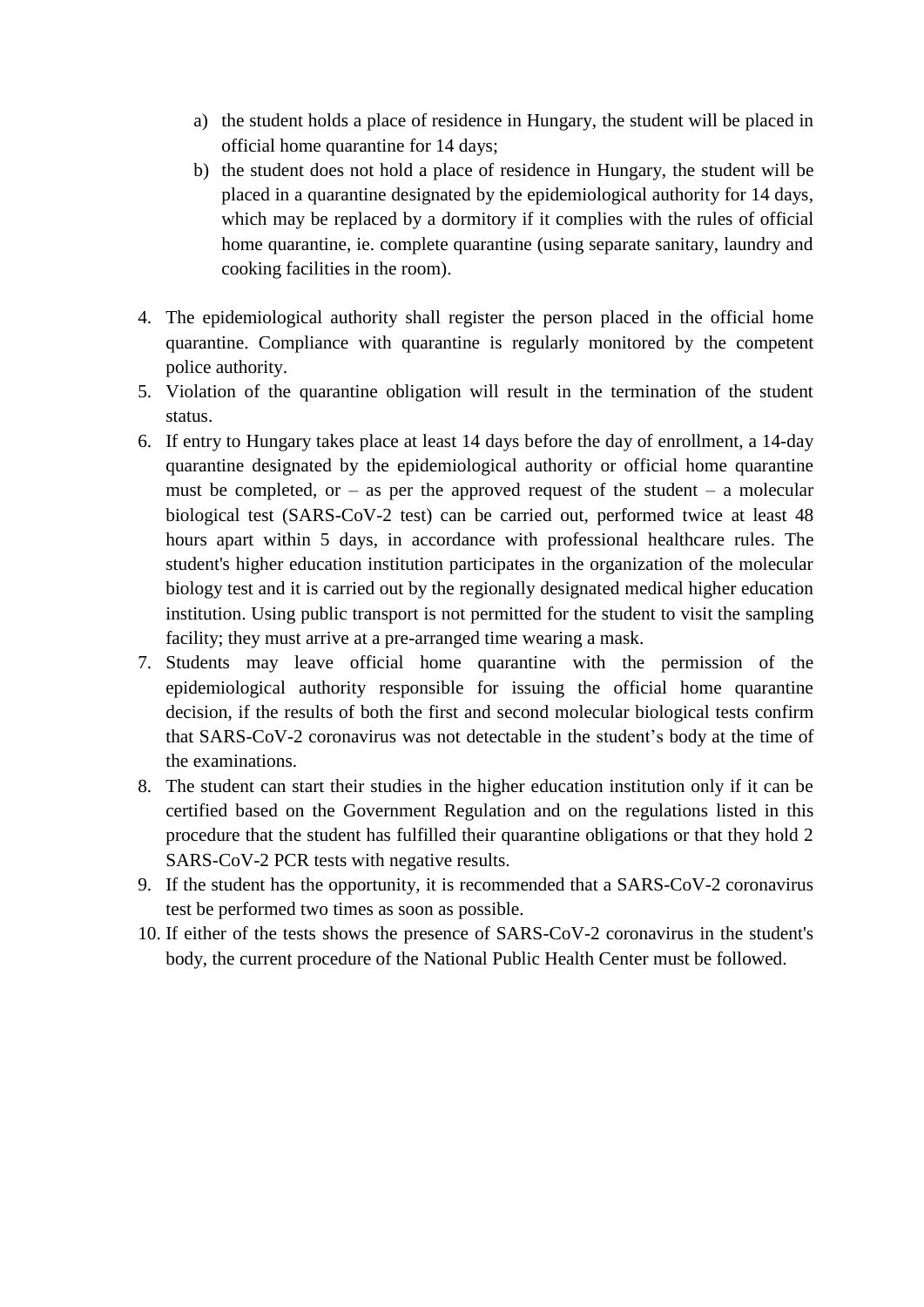### **III. Rules pertaining to the entry and medical examination of foreign students without a Hungarian citizenship not equated to Hungarian citizens**

- 1. Students without a Hungarian citizenship not equated to Hungarian citizens may be granted an exemption at the request of the competent local police authority according to the place of intended entry, thus entering the territory of Hungary may be permitted.
- 2. The request can only be submitted electronically by the student or by an authorized representative on the following website: www.ugyintezes.police.hu. The procedure is free of charge.
- 3. The police authority will allow entry if the applicant proves that the purpose of entry is to fulfill an obligation to study or to take an exam on the basis of their student status, and this is evidenced by a certificate issued by the educational institution.
- 4. Upon entry, the student holding a permit may undergo a medical examination, which they must tolerate.
- 5. If infection is suspected based on the medical examination, the student must not be allowed entry to Hungary.
- 6. If no infection is suspected based on the medical examination, the student will be placed in a quarantine designated by the epidemiological authority or official home quarantine for 14 days, which may be replaced by a dormitory if it complies with the rules of official home quarantine, ie. complete quarantine (using separate sanitary, laundry and cooking facilities in the room).
- 7. The epidemiological authority shall register the person placed in the official home quarantine. Compliance with quarantine is regularly monitored by the competent police authority.
- 8. Violation of the quarantine obligation will result in the termination of the student status.
- 9. If entry to Hungary takes place at least 14 days before the day of enrollment, a 14-day quarantine designated by the epidemiological authority or official home quarantine must be completed, or  $-$  as per the approved request of the student  $-$  a molecular biological test (SARS-CoV-2 test) can be carried out, performed twice at least 48 hours apart within 5 days, in accordance with professional healthcare rules. The student's higher education institution participates in the organization of the molecular biology test and it is carried out by the regionally designated medical higher education institution. Using public transport is not permitted for the student to visit the sampling facility; they must arrive at a pre-arranged time wearing a mask.
- 10. The student may be granted exemption from quarantine by the epidemiological authority responsible for issuing the quarantine decision, if the results of both the first and second molecular biological tests confirm that SARS-CoV-2 coronavirus was not detectable in the student's body at the time of the examinations.
- 11. The student can start their studies in the higher education institution only if it can be certified based on the Government Regulation on travel restrictions during the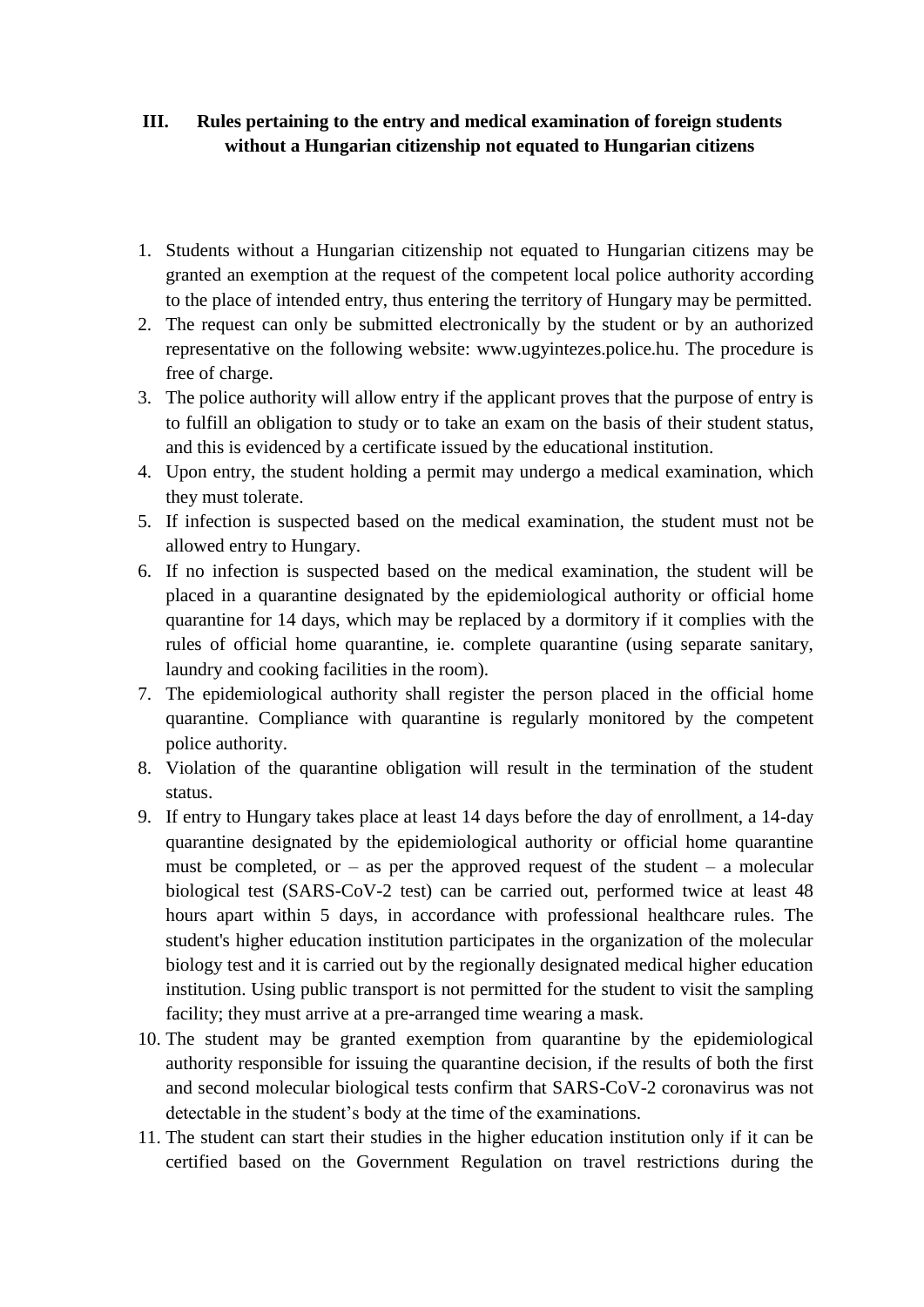epidemiological preparedness period and on the regulations listed in this procedure that the student has fulfilled their quarantine obligations or that they hold 2 SARS-CoV-2 PCR tests with negative results.

12. If either of the tests shows the presence of SARS-CoV-2 coronavirus in the student's body, the current procedure of the National Public Health Center must be followed.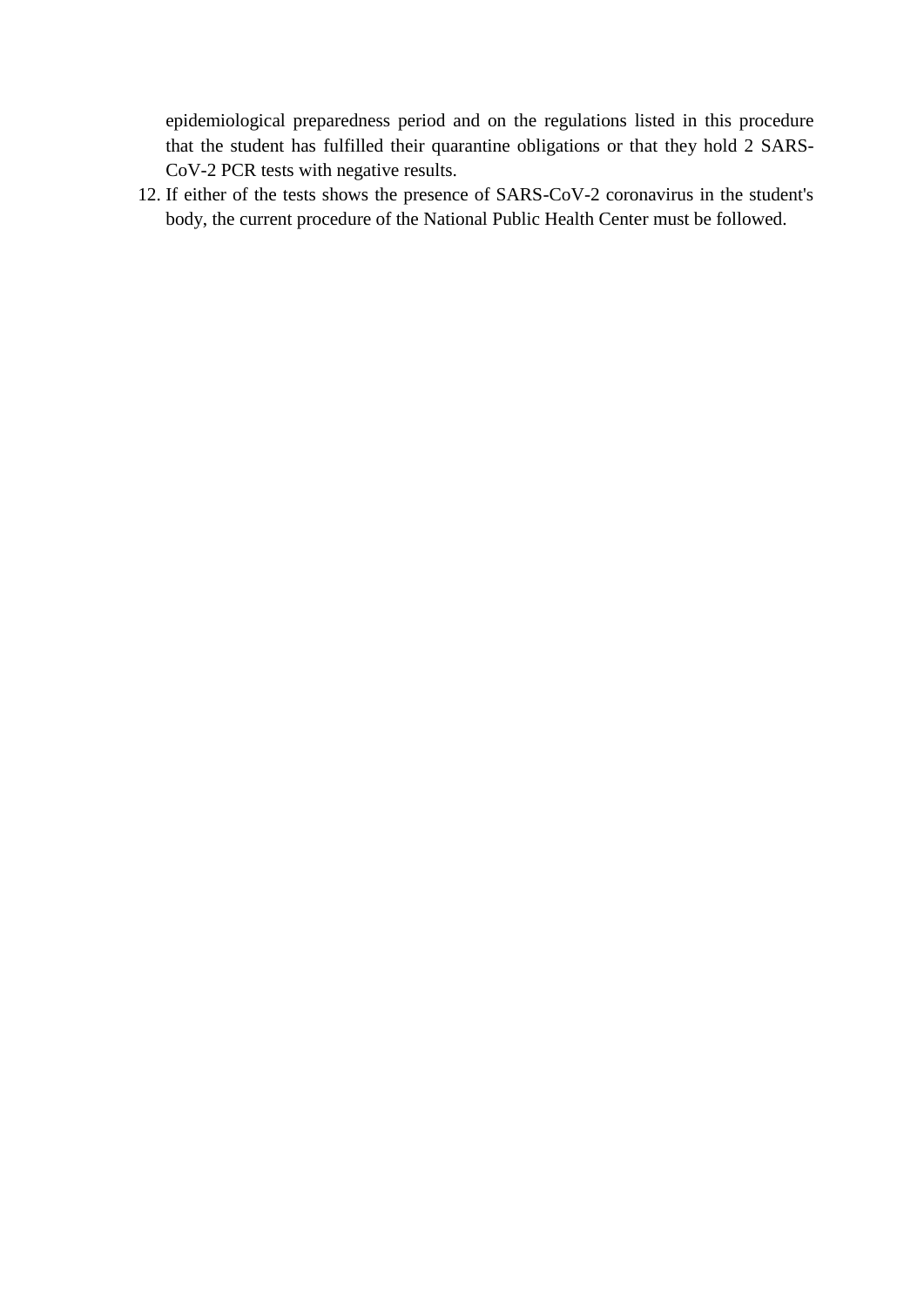#### **1. melléklet**

## **IGAZOLÁS / CERTIFICATE (STUDY PROGRAMME)**

Igazolom, hogy / Hereby I certify that:

Név / Name: **«Family\_name», «Given\_names»** Állampolgárság / Citizenship: **«Nationality»** Szül. idő és hely/ Date and place of birth: **«Date\_of\_birth»**, **«CityTown\_of\_birth», «Country\_of\_birth»** Anyja neve / Mother's name: **«Mother's\_family\_name», «Mother's\_given\_names»** Útlevél/egyéb úti okmány száma / Passport/ other travel document number: **«Passport\_number»** Útlevél/egyéb úti okmány lejárati dátuma / Passport, other travel document expiry date: **«Passport\_Expiry»** Felvételt nyert / Admitted to: **«Program\_name»** Tanév / Academic year: **2020/2021.** Ösztöndíjprogram, ha releváns / Scholarship programme, if relevant:

A képzés a 2020/2021-es tanév első félévében indul, az oktatás 2020. szeptemberben veszi kezdetét. A hallgató megfelelő nyelvtudással rendelkezik a szak sikeres elvégzéséhez, korábbi tanulmányai megfelelnek a szak által támasztott bemeneti követelményeknek, illetve a hallgató tandíjfizetési kötelezettségeinek eleget tett.

The academic year of 2020/21 starts in September 2020. The student has the necessary language skills to successfully complete his/her studies. The student's former studies are in accordance with the course's entrance requirements and the student has paid the required amount of tuition fee.

**A felsőoktatási intézmény adatai / Higher Education Institution:**

*Név / Name: EGYETEM NEVE*

*Cím / Address: EGYETEM CÍME*

*Telefonszám / Phone number: EGYETEM TELEFONSZÁMA*

*E-mail cím / E-mail address: EGYETEM EMAIL CÍME* 

**Beutazást követő SARS-CoV-2 teszt helyszíne/ Address of SARS-CoV-2 testing site due after the student's arrival in Hungary:**

**A hallgató elérhetőségei / Contact information of the student** (E-mail, Telefonszám / Phone number): **«Primary\_email» «Local\_phone» «Mobile\_phone»**

Kelt / Date:

*Magyarországi cím (kollégiumi elhelyezés esetén az intézmény, magánszállás esetén a hallgató kézzel tölti ki az intézményi aláírást követően) / Address in Hungary (in case of dormitory to be filled by the higher education institution, in case of private accomodation to be fill by the student by hand after the certificate had been signed by the higher education institution):*

**Magyarországi cím / Address in Hungary:**

Város / City: Irányítószám, Cím / Address:

A Magyarországra történő belépés helye és időpontja/Place and date of entering Hungary: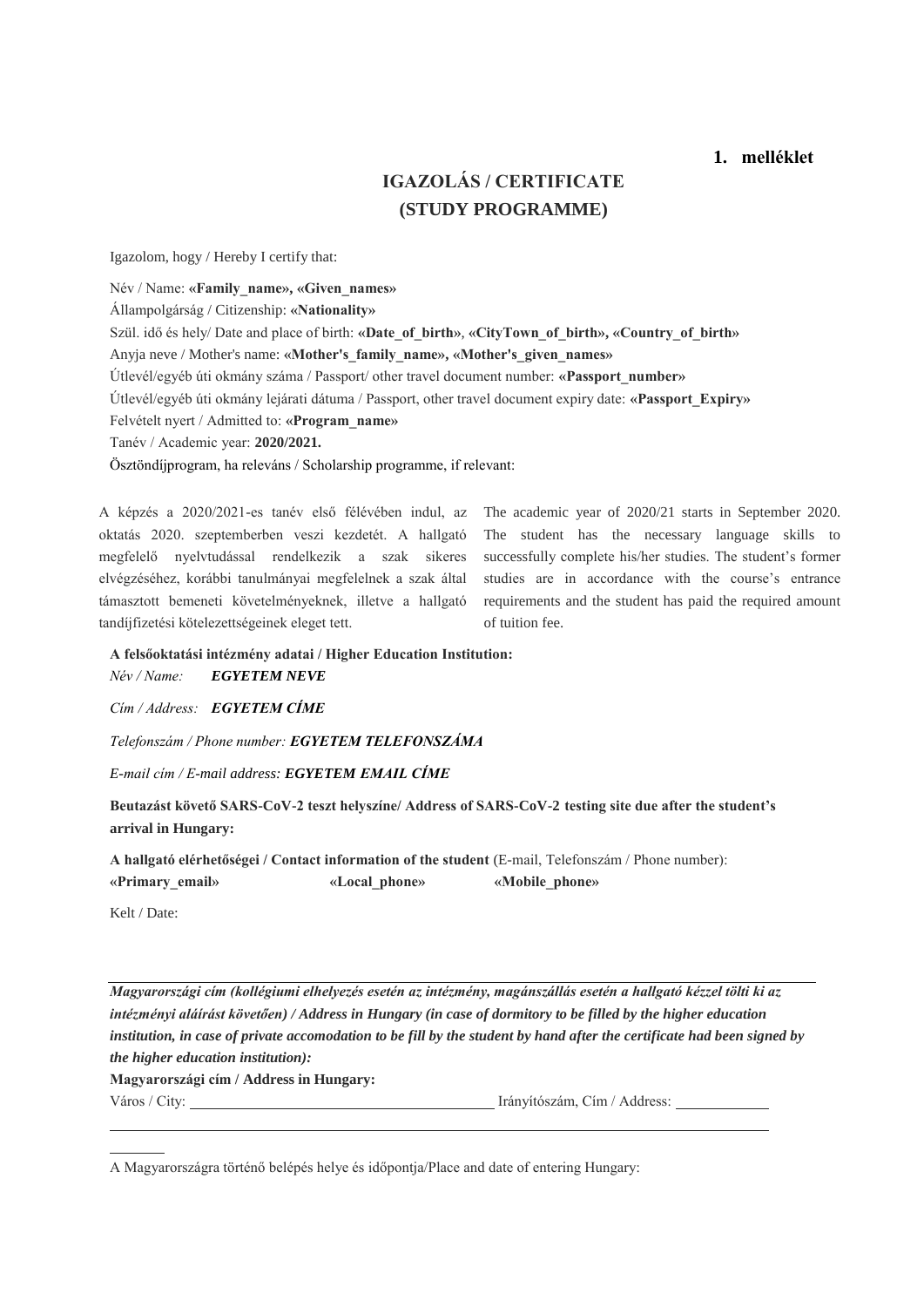**A tartózkodási helyről a Magyarországra történő belépés útvonala (tranzitországok felsorolása)/List of transit countries from the place of residence to Hungary:** 

Tudomásul veszem és elfogadom a nem magyar állampolgárságú felsőoktatási hallgatókra vonatkozó magyarországi felsőoktatási Covid19-eljárásrendet / I confirm that I understand and agree to proceed with the Hungarian Covid-19 procedure for international higher education students.

**Hallgató aláírása / Signature of student**:

**Dátum / Date of agreement**: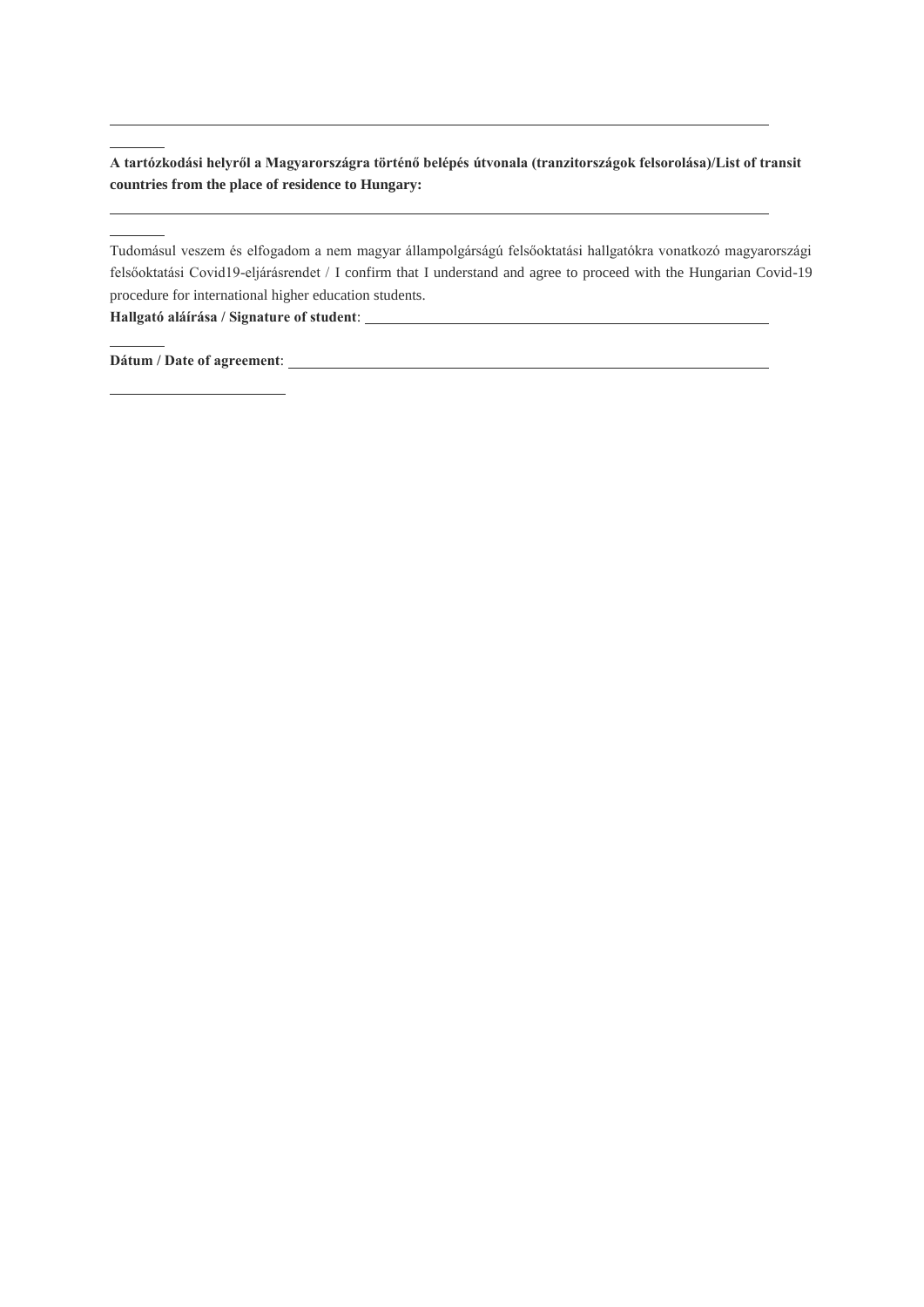#### **2. számú melléklet**

# **IGAZOLÁS / CERTIFICATE (LEARNING MOBILITY)**

Igazolom, hogy / Hereby I certify that:

Név / Name: **«Family\_name», «Given\_names»**

Állampolgárság / Citizenship: **«Nationality»**

Szül. idő és hely/ Date and place of birth: **«Date\_of\_birth»**, **«Town\_of\_birth», «Country\_of\_birth»**

Anyja neve / Mother's name: **«Mother's\_family\_name», «Mother's\_given\_names»**

Útlevél/egyéb úti okmány száma / Passport/ other travel document number: **«Passport\_number»**

Útlevél/egyéb úti okmány lejárati dátuma / Passport, other travel document expiry date: **«Passport\_Expiry»**

Tanulási célú mobilitási program<sup>1</sup> / Learning mobility program: **«Program\_name»**

Tanév / Academic year: **2020/2021.**

Ösztöndíjprogram, ha releváns / Scholarship programme, if relevant:

A tanulási célú mobilitás a 2020/2021-es tanévben valósul meg. A tanulási célú mobilitásban részt vevő hallgató megfelelő nyelvtudással rendelkezik a tanulási mobilitás sikeres teljesítéséhez.

The learning mobility will take place in the 2020/2021 academic year. The student participating in the learning mobility has adequate language skills to successfully complete the learning mobility.

**A küldő felsőoktatási intézmény adatai / Sending Higher Education Institution (HEI):**

*Név / Name:* **«HEI name»**

*Cím / Address:* **«HEI address»**

*Telefonszám / Phone number:* **«HEI phone number»**

*E-mail cím / E-mail address:* **«HEI e-mail address»**

**A fogadó felsőoktatási intézmény adatai / Host Higher Education Institution (HEI):**

*Név / Name:* **«HEI name»** *Cím / Address:* **«HEI address»**

*Telefonszám / Phone number:* **«HEI phone number»**

*E-mail cím / E-mail address:* **«HEI e-mail address»**

**Beutazást követő SARS-CoV-2 teszt helyszíne/ Address of SARS-CoV-2 testing site due after arrival in Hungary:**

**A mobilitásban részt vevő hallgató elérhetőségei / Contact information of the mobile student** (E-mail,

Telefonszám / Phone number):

**«Primary\_email» «Local\_phone» «Mobile\_phone»**

Kelt / Date:

**.** 

<sup>1</sup>tanulási célú mobilitás: a tartózkodási országtól eltérő országba való, tanulmányi, képzési, illetve nem formális vagy informális tanulási célú tényleges átköltözés; ez megvalósulhat szakmai gyakorlatok, tanulószerződéses gyakorlati képzések, ifjúsági csereprogramok, önkéntesség, tanítás, illetve szakmai továbbképzési tevékenységekben való részvétel formájában, és ide tartozhatnak még olyan tevékenységek, mint a fogadó ország nyelvén folytatott előkészítő képzés, valamint a küldő, fogadó és a képzést követő tevékenységek (Az Európai Parlament és a Tanács 1288/2013/EU Rendelete / learning mobility means moving physically to a country other than the country of residence, in order to undertake study, training or non-formal or informal learning; it may take the form of traineeships, apprenticeships, youth exchanges, volunteering, teaching or participation in a professional development activity, and may include preparatory activities, such as training in the host language, as well as sending, hosting and follow-up activities (Regulation (EU) No 1288/2013 of the European Parliament and of the Council)